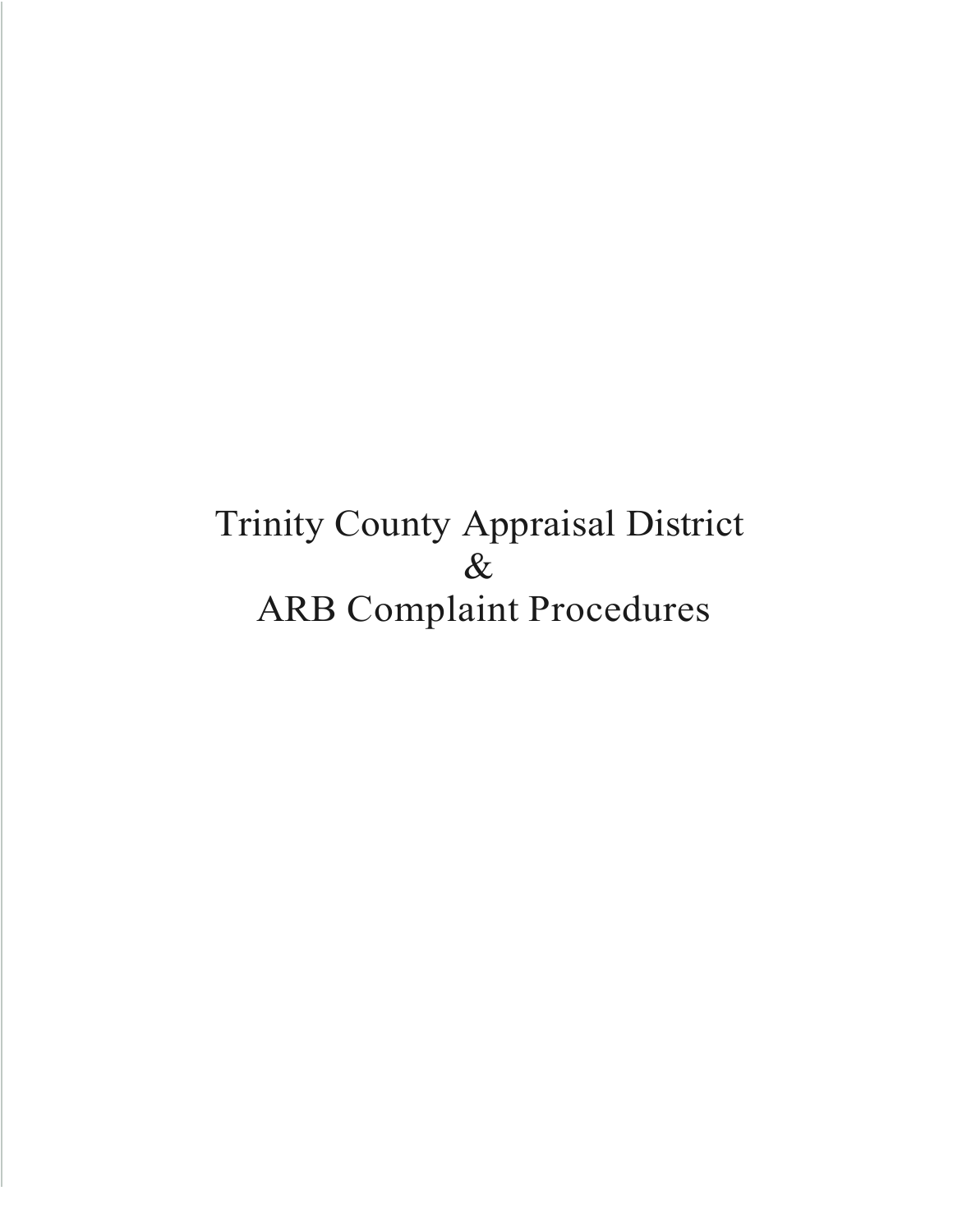## POLICIES AND PROCEDURES FOR RESOLVING COMPLAINTS AGAINST TRINITY COUNTY APPRAISAL DISTRICT OR THE TRINITY COUNTY APPRAISAL DISTRICT APPRAISAL REVIEW BOARD

General Policy: It is the policy of the Board of Directors (the Board) to provide the public with a reasonable opportunity to address the Board on the subject of policies and procedures of the Trinity County Appraisal District (the District) and the Trinity County Appraisal Review Board (the ARB), on any issue under the Board's jurisdiction. [Property Tax Code (the PTC) Section 6.04 (d) and (f)]. At each regularly scheduled meeting of the Board, there will be a sign in sheet for each person wishing to address the Board on such policies, procedures, or issues, provided however, no person may address the Board with respect to the value of specific properties. Each person must sign in and will have three minutes to speak. The Board may vote to expand any person's time for speaking. If a large number of persons wish to speak to the Board, the Board may vote to reduce each person's time for speaking as may be reasonably necessary to allow the Board to complete its business and adjourn the meeting at a reasonable time. The Board may refuse to hear any person who attempts to speak on a subject unrelated to the Board's jurisdiction. The Board's deliberations at its meetings with respect to complaints shall occur in open session or executive session as authorized by the Texas Open Meetings Act. [Texas Government Code - Chapter 551]

Interpreters: If a person who does not speak English wishes to address the Board at a meeting, and that person is unable to provide their own interpreter, they should notify the District's Taxpayer Liaison Officer (TLO) in writing at least seven (7) business days prior to the meeting, or earlier if possible. Upon receiving such a notice, the TLO shall arrange to have an interpreter at the meeting. [PTC Section 6.04(e)] If the TLO cannot arrange to have an interpreter present, the TLO shall inform the Board at the meeting of the request received and the reason the TLO was unable to provide an interpreter. The same procedure applies to anyone who communicates by sign language.

The sign in sheets at the Board's meetings shall contain in English and Spanish a brief description of the Board's policy concerning public access to the Board as follows:

The Board of Directors invites comments from the public about the policies and procedures of the Trinity County Appraisal District and the Appraisal Review Board on any issue within the Board's jurisdiction. You will be allotted approximately three minutes. Additional time may be granted at the discretion of the Board. Discussions of value of specific properties will not be permitted.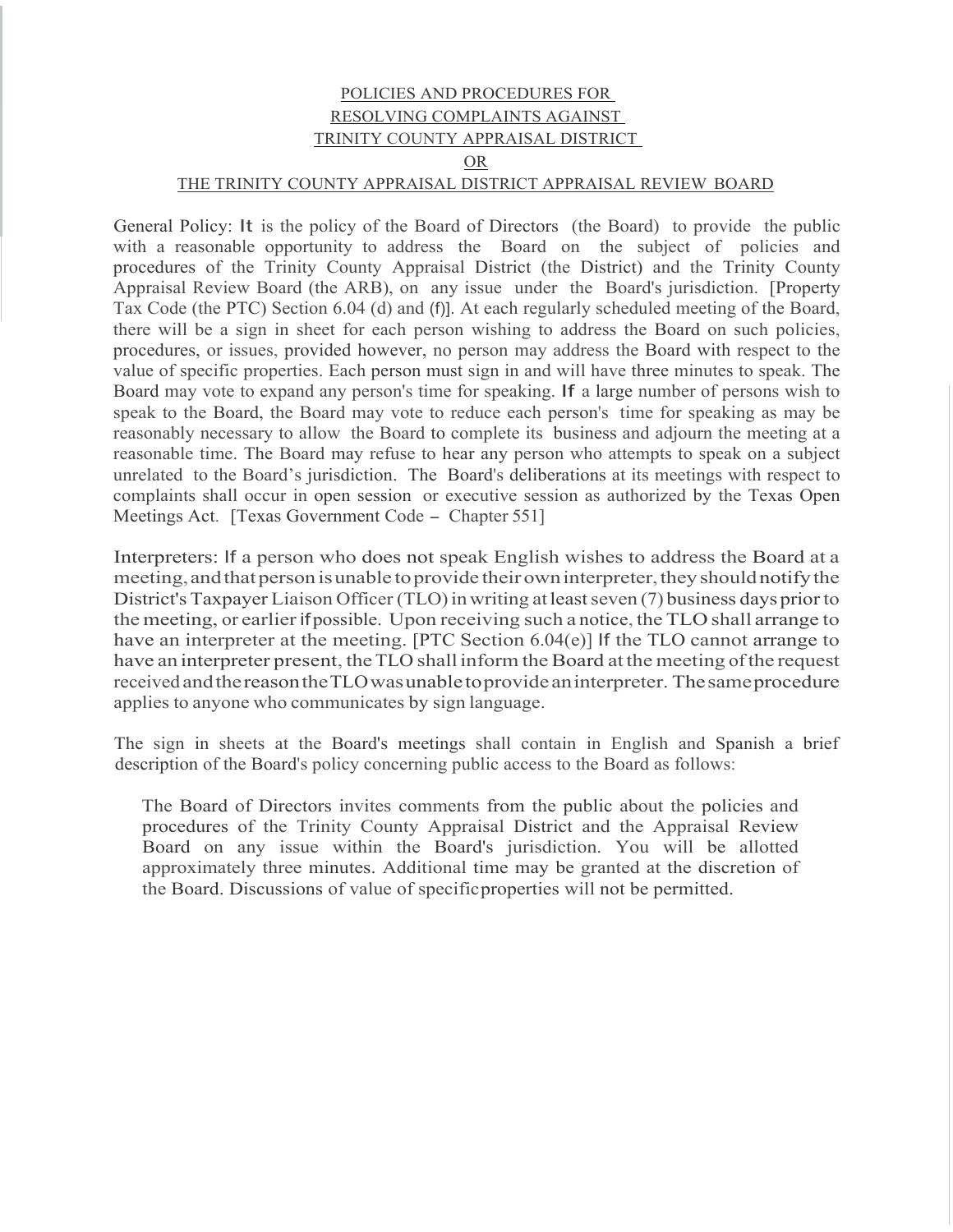Access **by Disabled Persons Generally:** The TLO shall to the fullest extent practicable make sure that the District's office and the conference room where the Board holds its meetings are compliant with Chapter 4 of the American with Disabilities Act and is accessible to persons in wheelchairs and/or disabilities that affect their mobility.

If a person has a disability that prevents them from entering the District's office or the room where the Board's meeting is being held, or that otherwise prevents them from having access to the Board, they should notify the TLO in writing at least seven (7) business days prior to the meeting, or earlier if possible. The notice should describe the person's disability and how it prevents the person from having access to the Board. Upon receiving such a notice, the TLO shall determine whether the person can be given access to the Board by some temporary modification of the office,by means of assistance from the employees of the District, or by relocating the meeting to another location. [PTC Section 6.04(e)] If the person cannot be given access to the Board in such a manner, the TLO shall arrange for the person to address the Board by telephone from some other location through the use of a speakerphone. Under such circumstances, the TLO shall inform the Board at the meeting of the reasons why the person was not able to address the Board in Person.

**Resolving Complaints:** The Board will consider complaints to any matter within the jurisdiction of the Board regarding the policies and procedures of the District or the ARB. Provided however, the Board's jurisdiction does not include any complaint which is specifically addressed to any of the grounds for appeals and protests before the ARB as set out in Chapter 41 of the PTC.

Complaints, which are on issues within the jurisdiction of the Board, may include any of the following individuals, providing that the action, which is the subject of the complaint, was taken in such person's official capacity:

- **1)** A member of the Board,
- 2) A member of the ARB,
- 3) An employee of the District, including, but not limited to the District's Chief Appraiser , and
- 4) Any person or firm who, by contract with the District, performs functions of the District.

A complaint may be filed with the Board by any of the following persons or entities:

- I) An owner, or their representative, of taxable property in the District;
- 2) A taxing unit for which the District appraises property ;
- 3) The ARB or any member thereof;
- 4) The Chief Appraiser; or
- 5) Any employee or official of the District